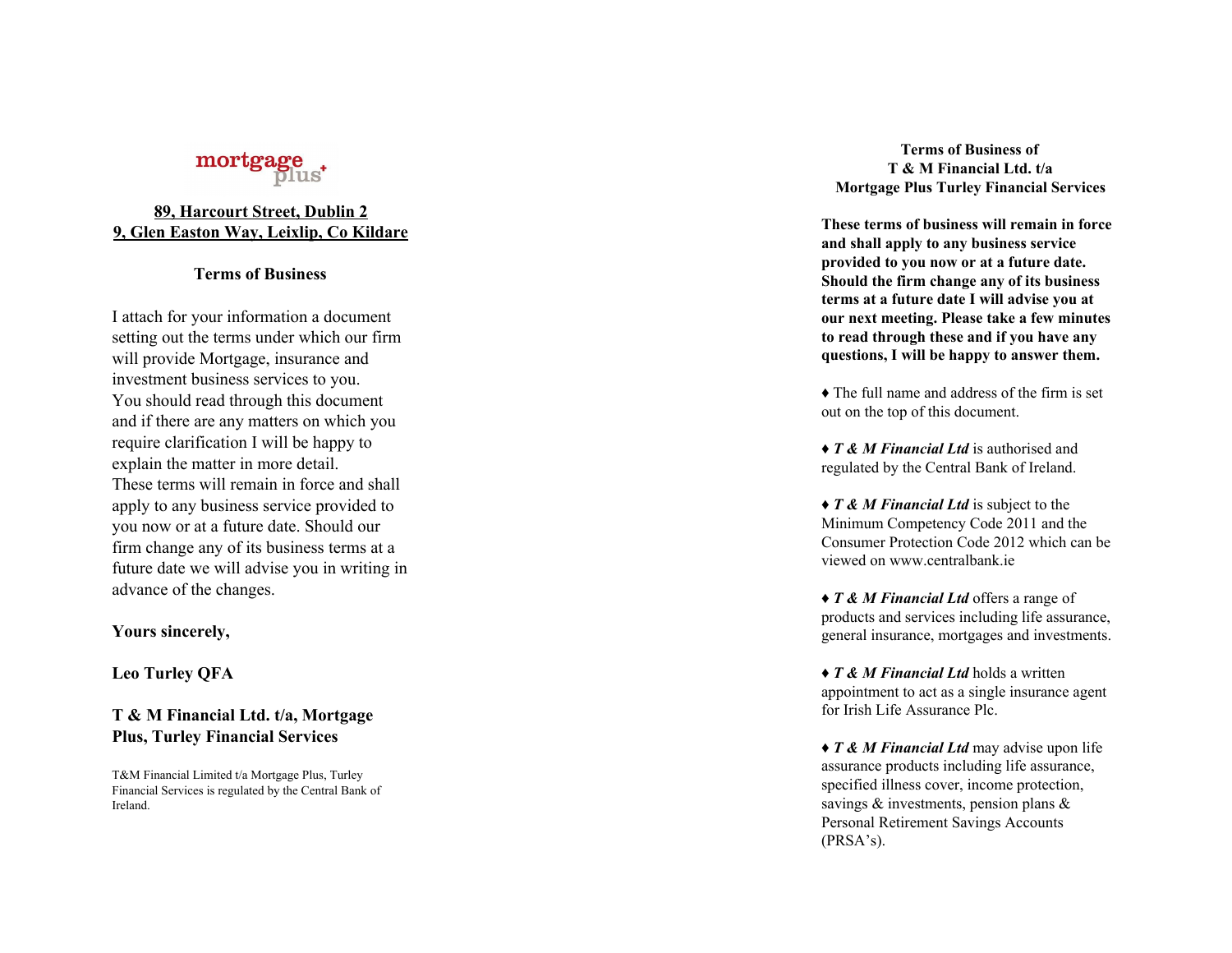♦ The services which the firm is authorised to provide are:

*a)* Advising you in relation to the nature of each of the products set out above and advising you as to which product is suitable for your needs.

*b)* Receiving and transmitting Life and Pension orders on your behalf for a product(s) to Irish Life Assurance Plc and Mortgage orders to mortgage companies.

♦ *T & M Financial Ltd* may receive commission and other payments when orders are transmitted. Summary details of these payments will be included in a product information document, under the Customer Information Notice section, which you are legally entitled to receive before an application for a product is completed, and full details will be included with your cooling-off letter and welcome pack . Any ongoing commission shown in the Customer Information Notice will be paid to us as long as we continue to be your Financial Adviser.

♦ *T & M Financial Ltd* holds a written appointment to act as a mortgage intermediary with the following lenders:

- *AIB Mortgage Bank*
- *Dilosk Limited*
- *Haven Mortgages Limited*
- *KBC Bank Ireland plc*
- *Permanent TSB plc*

# ♦ *T & M Financial Ltd* may receive

commission and other payments from and the

companies whom it holds mortgage intermediary appointment. We may charge a fee in instances where the arrangement of the mortgage contains an excess of the normal administration and requires specialist lending. This fee will range from  $\epsilon$ 499 -  $\epsilon$ 1500 depending on the hours spent on a particular case. If this fee applies to you, Mortgage Plus will advise you of the potential cost before the transaction is executed.

♦ *T & M Financial Ltd* arranges general insurance and may receive commission from the general insurance provider to whom orders are transmitted. *Mortgage Plus* currently holds an agency with Aviva and Irish Life Health

♦ It is the policy of *T & M Financial Ltd* to avoid any conflict of interest when providing business services to its clients. However, where an unavoidable conflict may arise we will advise you of this in writing before proceeding to provide any business service. If you have not been advised on any such conflict you are entitled to assume that none arises.

♦ *T & M Financial Ltd* will, if necessary, exercise its legal rights to receive any payments due to it, from clients for business services provided by it and to be reimbursed for any value obtained by it for clients arising from payments to it by clients which subsequently default.

♦ So that we can provide you with business services, you will have to give personal information including your name, address, date of birth, and details about your financial

arrangements such as your existing protection cover, pension arrangements, and your savings and investments. From time to time you may also need to give sensitive personal information such as medical details. All the personal information you give me will be processed in line with your rights under the Data Protection Acts 1988 to 2003. This information will only be used to provide you with business services, to meet any legal and regulatory obligations, and for legitimate business reasons. For these purposes personal information may have to be given to third parties and to contractors where necessary, to regulatory authorities that need the information by law, to other companies and service providers with whom we have a data processing contract and to any person your plan is transferred to. From time to time, Information about other financial products and services may be sent to you. You have the right to ask us not to send you this marketing material and, at any time you can 'opt out' of receiving marketing material. You have a right to see the information that is held on you and you can do this by writing to me at the address below. A charge of up to  $\epsilon$ 6.35 may be required before we send you the information.

♦ *T & M Financial Ltd* is a member of the Investor Compensation Scheme run by the Investor Compensation Company Ltd. The scheme provides a way of paying certain investors compensation, subject to the relevant limits, if the suffer financial loss caused by an investment firm being unable to meet its financial obligations (in other words, pay everything it owes). In the event that a right to compensation is established, the amount